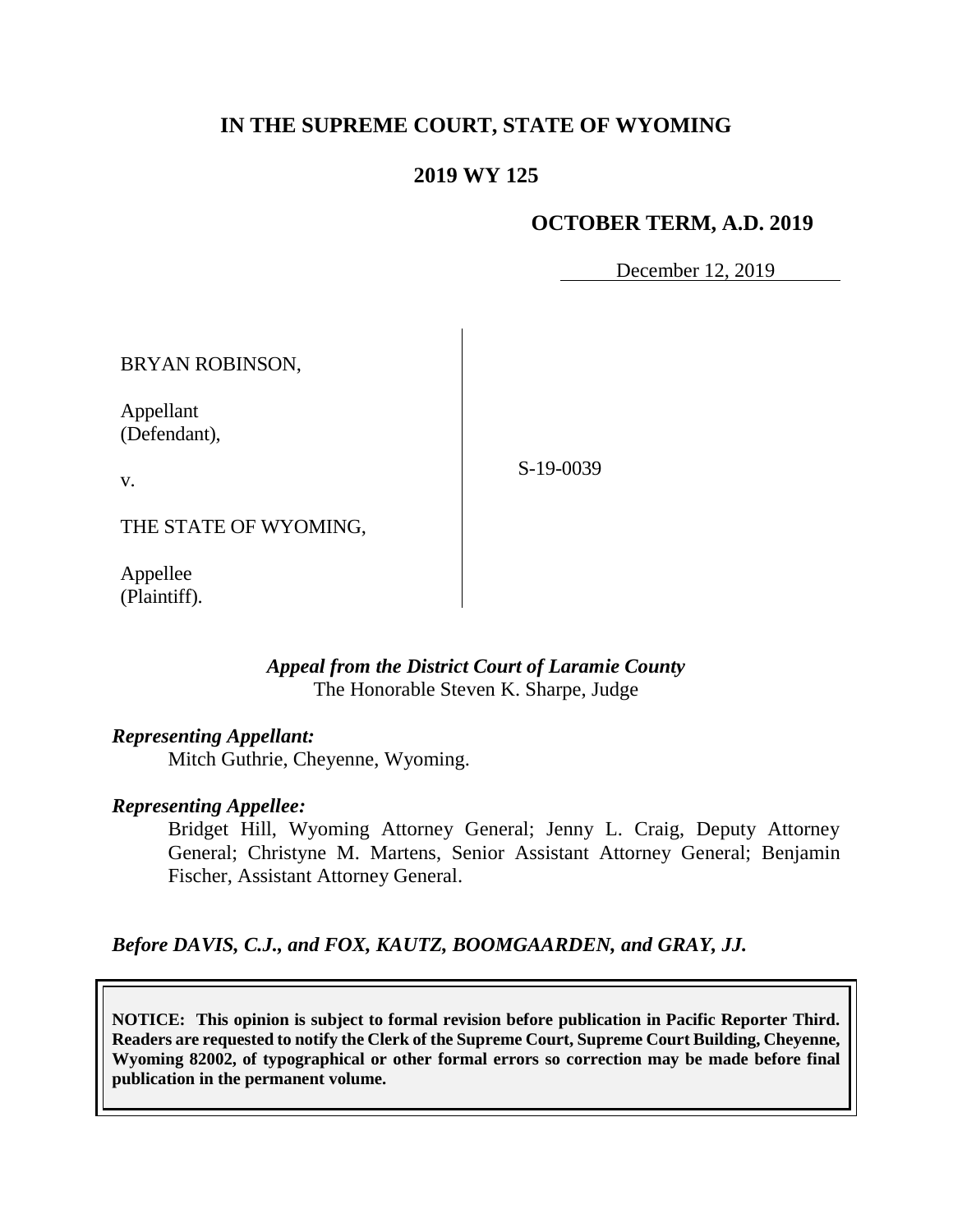## **KAUTZ, Justice.**

[¶1] Appellant Bryan Robinson pleaded guilty to possession of more than three ounces of marijuana and verbally reserved the right to appeal the district court's denial of his motion to suppress the evidence obtained from the search of his vehicle. Written conditional plea agreements are typically required; however, under the unique circumstances of this case, we exercise our discretion to review the verbally-reserved issue. On the merits, we affirm the district court's denial of Mr. Robinson's motion to suppress.

#### **ISSUES**

[¶2] The issues on appeal are:

1. Did Mr. Robinson enter a proper conditional guilty plea?

2. Did the district court err by denying Mr. Robinson's motion to suppress which was based upon his claim the trooper violated his Fourth Amendment rights?

a. Did the trooper have reasonable suspicion to stop Mr. Robinson for following another vehicle too closely?

b. Did the trooper have reasonable suspicion that Mr. Robinson was in possession of illegal controlled substances to justify extending the duration of the stop for a drug-dog sniff of Mr. Robinson's car?

### **FACTS**

[¶3] Shortly after 10 a.m. on December 28, 2017, Wyoming Highway Patrol Trooper Shane Carraher observed Mr. Robinson driving a red Chevrolet Camaro eastbound on Interstate 80 in Laramie County, Wyoming. Mr. Robinson was driving below the speed limit; but, when he saw the trooper's patrol car, he tapped his brakes to slow down further. Trooper Carraher began following Mr. Robinson and turned on his video recorder as he approached the car. The trooper noticed the car's sunroof was open even though the temperature was around 32 degrees. Mr. Robinson drove up behind a semi-truck, and Trooper Carraher used a stopwatch to calculate how closely Mr. Robinson was following the truck. Based upon his measurements, Trooper Carraher stopped Mr. Robinson for following the truck too closely.

[¶4] Trooper Carraher approached Mr. Robinson's car and spoke with him through the passenger-side window. The trooper said he was going to issue Mr. Robinson a warning for following another vehicle too closely and requested his documentation. Mr. Robinson said the car was a rental and the rental agreement was on his cell phone. When Mr. Robinson handed over his driver's license, Trooper Carraher noticed his hand was shaking.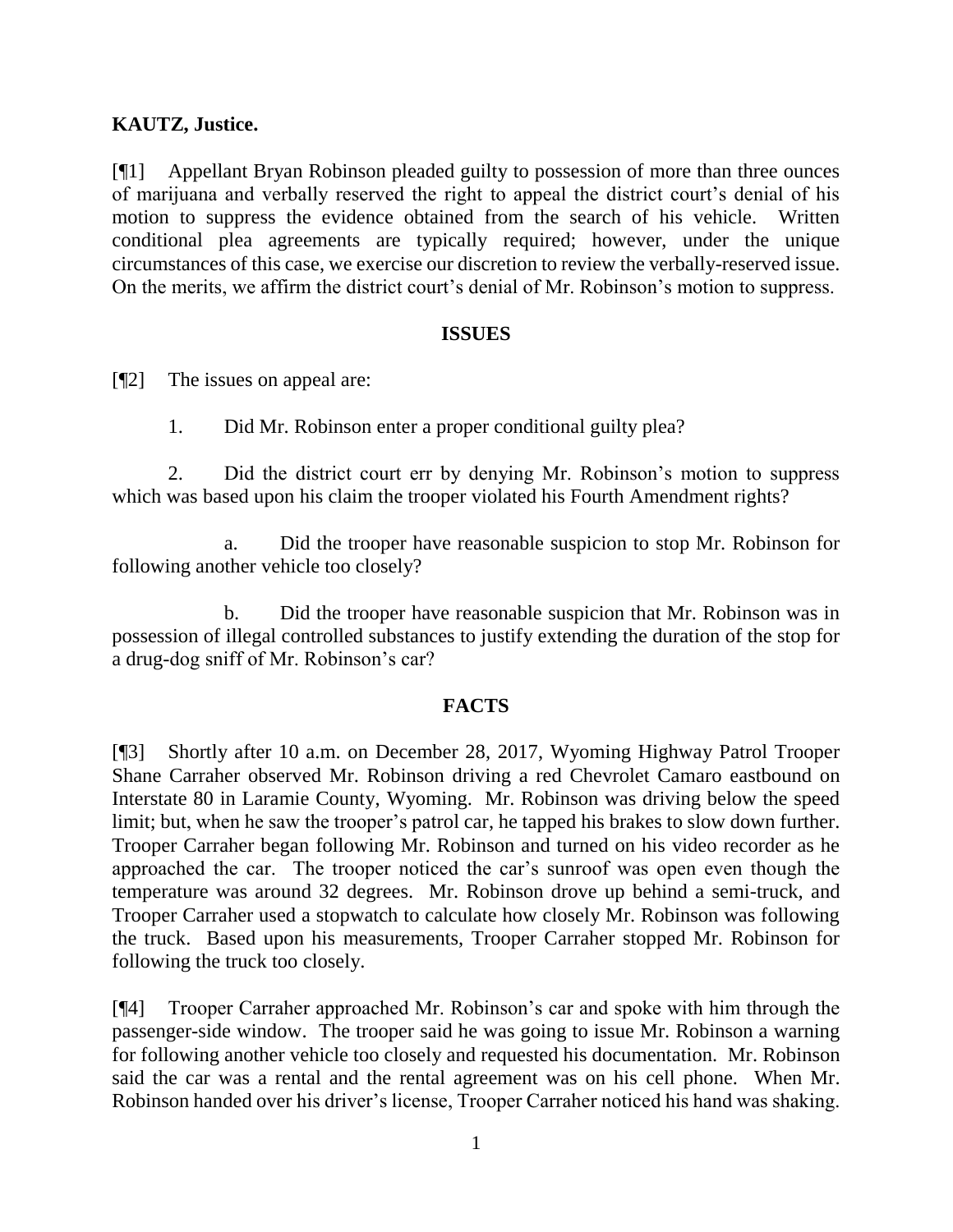Trooper Carraher also saw snack food, energy drinks, water, trash, and a backpack on the front passenger floorboard of Mr. Robinson's car.

[¶5] Trooper Carraher asked Mr. Robinson to accompany him to the patrol car while he completed the warning. The rental agreement showed Mr. Robinson had rented the car on December 26, 2017, in Las Vegas, Nevada, and he was supposed to return it there on December 27, 2017. When the trooper questioned him about his travel plans, Mr. Robinson explained he was going to Kansas City to participate in a dance competition on December 29, 2017. Mr. Robinson indicated he planned to leave the car in Kansas City, pay the fees associated with returning the car late and failing to return it to Las Vegas, and fly back to Las Vegas. Trooper Carraher asked why he did not fly to the competition, and Mr. Robinson said he decided to go to Kansas City at the last minute and airfare was too expensive. Mr. Robinson showed Trooper Carraher a flyer for the dance competition which said it was to be held on December 30, 2017, rather than December 29, 2017.

[¶6] Trooper Carraher asked Mr. Robinson whether he was on probation or parole and whether he had been arrested or cited for any drug crimes. Mr. Robinson answered, "No," to these questions. The trooper obtained Mr. Robinson's criminal history report from dispatch, which showed Mr. Robinson had previously been cited for misdemeanor possession of marijuana. Trooper Carraher suspected Mr. Robinson was transporting controlled substances and detained him for a drug-dog sniff of the car. The dog alerted on Mr. Robinson's car, and a subsequent search yielded approximately ten pounds of marijuana.

[¶7] The State charged Mr. Robinson with two counts—possession with intent to deliver marijuana (Count I) and possession of more than three ounces of marijuana (Count II). Wyo. Stat. Ann. § 35-7-1031(a)(ii) and (c)(iii) (LexisNexis 2019). Mr. Robinson filed a motion to suppress the evidence seized during the search of his car. After a hearing, the district court denied the motion to suppress. Mr. Robinson subsequently pleaded guilty to possession of more than three ounces of marijuana in exchange for the State's agreement to dismiss the other count. The district court sentenced him to two to four years in prison, suspended the sentence, and ordered him to serve three years of supervised probation. This appeal followed.

## **DISCUSSION**

## **1. Conditional Guilty Plea**

[¶8] The State and Mr. Robinson executed a written plea agreement, but it did not state Mr. Robinson's guilty plea was conditional. The discussion at Mr. Robinson's change of plea hearing demonstrated the parties had agreed otherwise.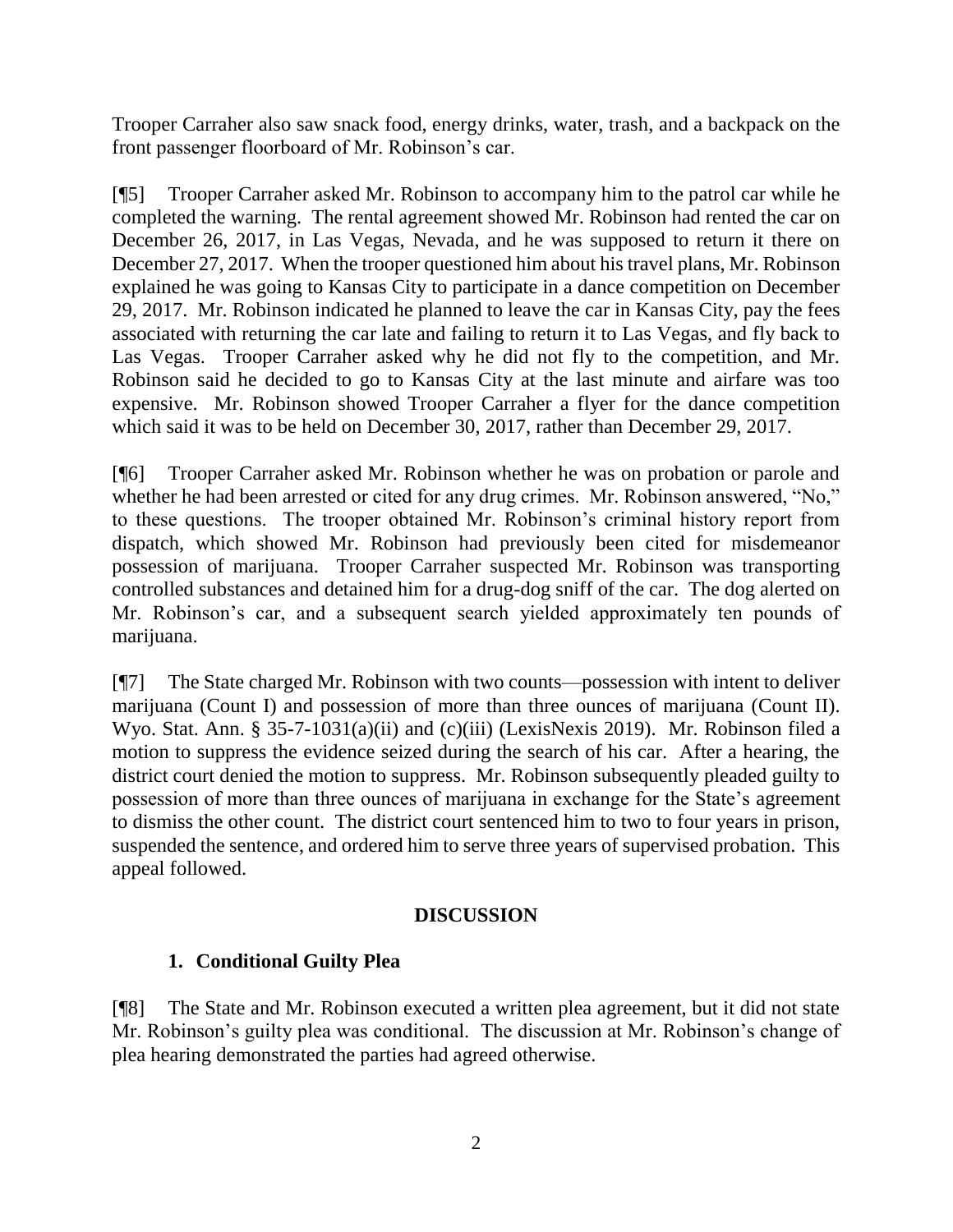THE COURT: . . . I've just been handed a copy of the plea agreement by [defense counsel]. I would ask [defense counsel], if he doesn't mind, to summarize what the plea agreement is in this case.

[DEFENSE COUNSEL]: Thank you, Your Honor. In exchange for a plea of guilty to Count II of the Information, possession of marijuana, a felony, the party will -- the State is going to be recommending a two – to four-year sentence in favor of a three-year period of supervised probation.

Count I would be dismissed. Mr. Robinson would have the right to appeal the ruling on the suppression of evidence. And if he were to prevail on that appeal then . . .

. . .

THE COURT: So[,] is it a conditional plea you're contemplating?

[DEFENSE COUNSEL]: It is. Thank you.

[¶9] After reviewing other provisions of the plea agreement with Mr. Robinson, the district court stated:

> THE COURT: [T]he other thing I wanted to talk to you about, Mr. Robinson, it is a little bit different, a conditional plea. And I'm sure you've discussed this with [defense counsel]. So[,] we had the suppression hearing in your case some time ago. The Court denied the motion to suppress. I understand that you are reserving the right to appeal that to the appellate court. . . .

> [I]f my ruling is reversed and the Court decides that the evidence should be suppressed, you would be allowed to withdraw your plea. Do you understand that?

> > [MR. ROBINSON]: Yes, Your Honor.

[¶10] Mr. Robinson pleaded guilty and provided a factual basis for his plea; the district court accepted his plea. The court then asked if anything else needed to be addressed at the hearing, to which the prosecutor responded:

> [PROSECUTOR]: I'll say the written language [of the plea agreement] doesn't show that conditional plea, Your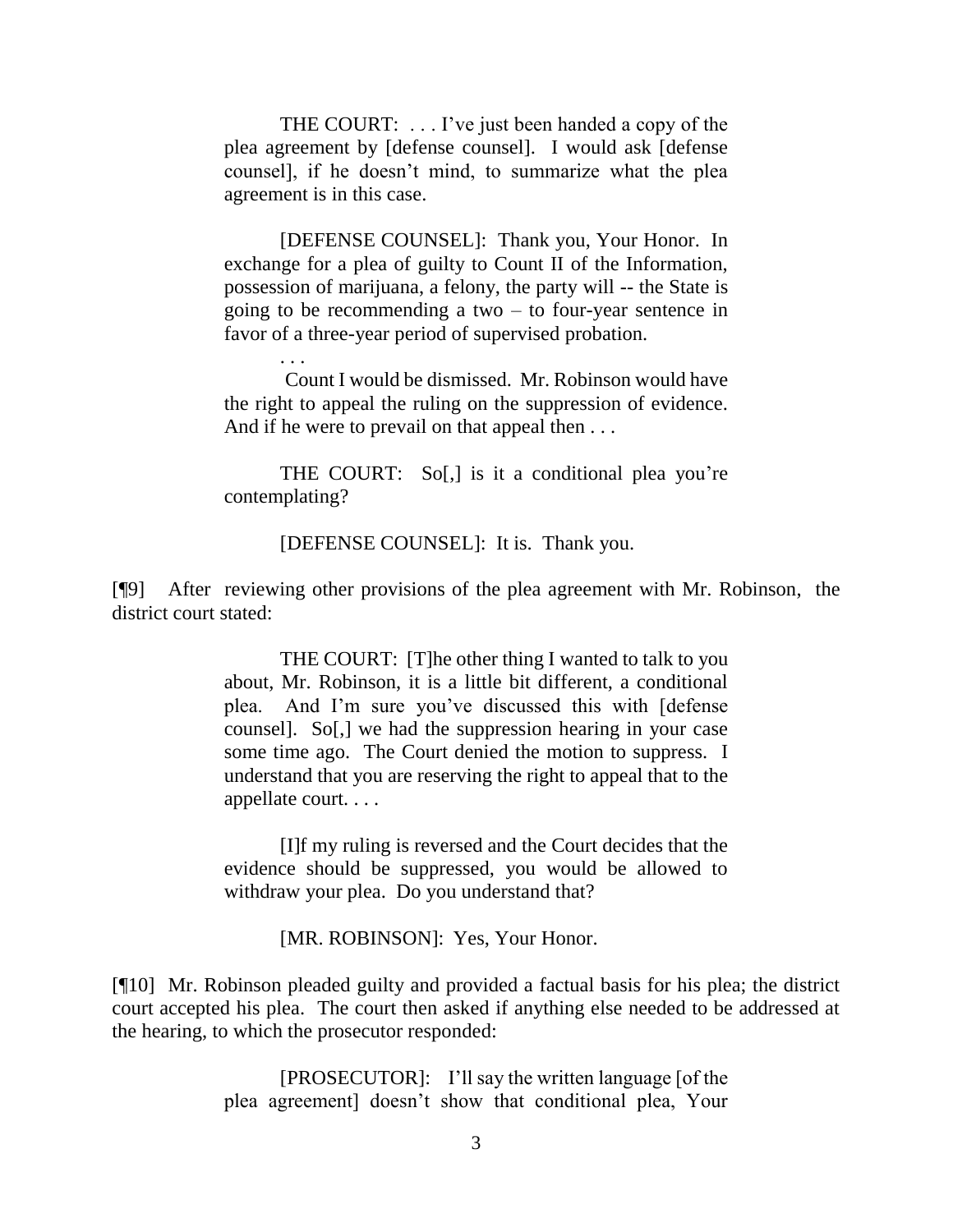Honor. I was just going to go with [defense counsel], and we'll file an amended plea agreement to reflect that, Your Honor.

THE COURT: I think that's important that you do that. It seems like there is an appellate court case that addressed that issue.  $\ldots$  [I]t is probably best if you can get it in writing.

[PROSECUTOR]: Yes, Your Honor. I just wanted to reflect that, according to that case law, both parties have to agree to that and so does the Court have to accept a conditional plea.

THE COURT: I'm certainly willing to accept a conditional plea.

[PROSECUTOR]: And I, as the State's representative, agree to the conditional plea just for the record, Your Honor.

. . . [DEFENSE COUNSEL]: So[,] we'll go ahead and follow that up just to make sure that the record is perfect. Thank you, everyone, and thank you, [prosecutor], for allowing a conditional plea. Really generous. Thank you.

[¶11] The plea agreement was never revised to reflect the conditional plea, and the State argues on appeal that Mr. Robinson's conditional plea did not comply with Wyoming Rule of Criminal Procedure 11(a)(2) because it did not reserve in writing a specific issue for appeal. Rule  $11(a)(2)$  states:

> (2) Conditional Pleas. – With the approval of the court and the consent of the attorney for the state, a defendant may enter a conditional plea of guilty or nolo contendere, reserving in writing the right, on appeal from the judgment, to seek review of the adverse determination of any specified pretrial motion. A defendant who prevails on appeal shall be allowed to withdraw the plea.

[ $[12]$  Under Rule 11(a)(2), reservation of the right to appeal a specific issue must be in writing, the State must consent to the plea, the district court must approve the plea, and the issue reserved must be dispositive. *Matthews v. State,* 2014 WY 54, ¶ 15, 322 P.3d 1279, 1281 (Wyo. 2014). Although the rule requires the reservation be in writing, we recognized in *Walters v. State,* 2008 WY 159, ¶ 14, 197 P.3d 1273, 1277 (Wyo. 2008):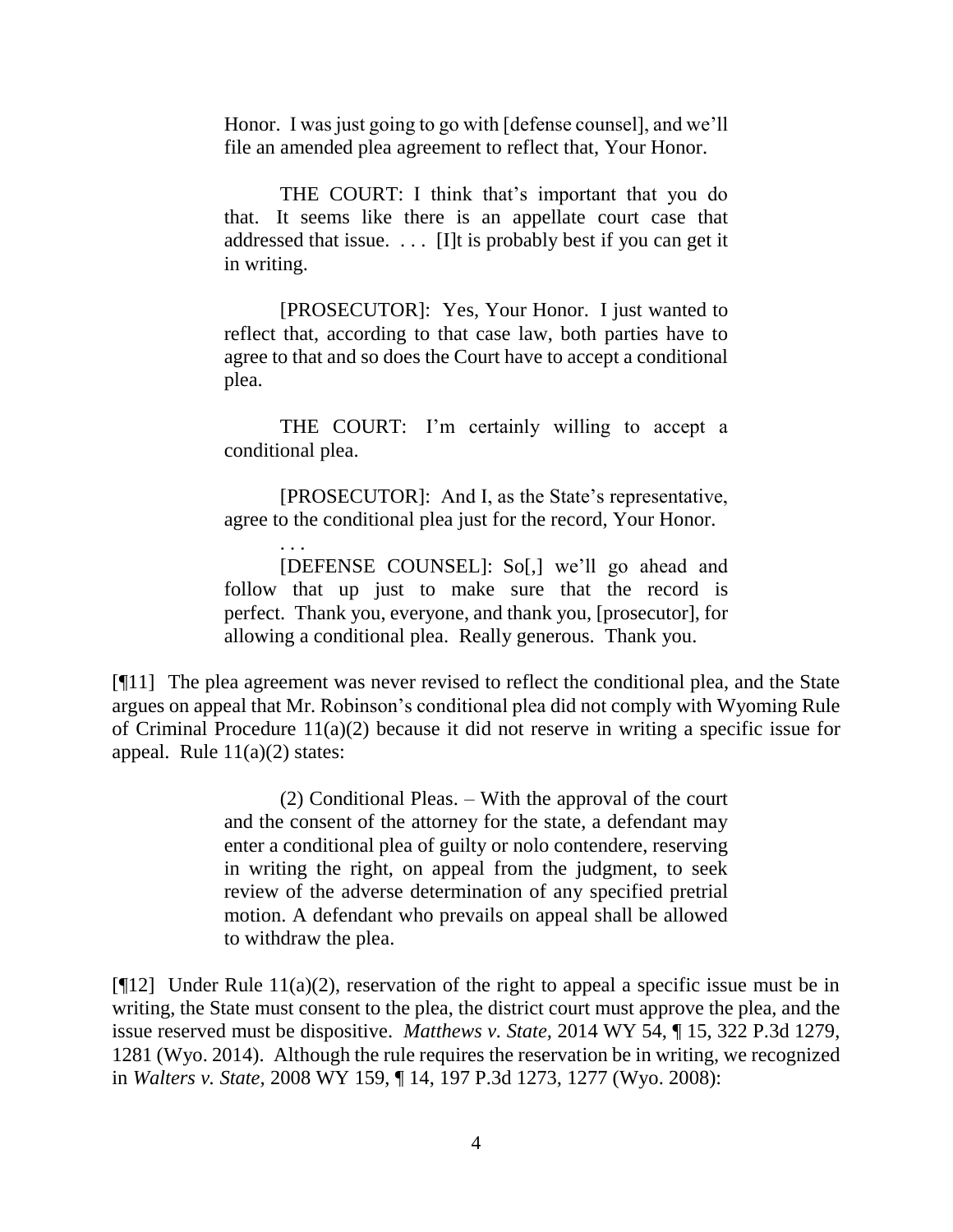While strict conformance with the writing requirement is the best practice, some federal courts have determined that it is not mandatory. *E.g., [United States v. Yasak,](http://www.westlaw.com/Link/Document/FullText?findType=Y&serNum=1989130350&pubNum=0000350&originatingDoc=Ibe2b9662d78611ddb6a3a099756c05b7&refType=RP&fi=co_pp_sp_350_1000&originationContext=document&vr=3.0&rs=cblt1.0&transitionType=DocumentItem&contextData=(sc.UserEnteredCitation)#co_pp_sp_350_1000)* 884 F.2d 996, 1000 (7th [Cir.1989\);](http://www.westlaw.com/Link/Document/FullText?findType=Y&serNum=1989130350&pubNum=0000350&originatingDoc=Ibe2b9662d78611ddb6a3a099756c05b7&refType=RP&fi=co_pp_sp_350_1000&originationContext=document&vr=3.0&rs=cblt1.0&transitionType=DocumentItem&contextData=(sc.UserEnteredCitation)#co_pp_sp_350_1000) *United States v. Bell,* [966 F.2d 914, 916-17 \(5](http://www.westlaw.com/Link/Document/FullText?findType=Y&serNum=1992120659&pubNum=0000350&originatingDoc=Ibe2b9662d78611ddb6a3a099756c05b7&refType=RP&fi=co_pp_sp_350_916&originationContext=document&vr=3.0&rs=cblt1.0&transitionType=DocumentItem&contextData=(sc.UserEnteredCitation)#co_pp_sp_350_916)th [Cir.1992\).](http://www.westlaw.com/Link/Document/FullText?findType=Y&serNum=1992120659&pubNum=0000350&originatingDoc=Ibe2b9662d78611ddb6a3a099756c05b7&refType=RP&fi=co_pp_sp_350_916&originationContext=document&vr=3.0&rs=cblt1.0&transitionType=DocumentItem&contextData=(sc.UserEnteredCitation)#co_pp_sp_350_916) Without a writing, those courts require that the record sufficiently demonstrate that the defendant intended to preserve the right to appeal a specific issue or issues. *See, e.g., [United States v. Mastromatteo,](http://www.westlaw.com/Link/Document/FullText?findType=Y&serNum=2016776496&pubNum=0000506&originatingDoc=Ibe2b9662d78611ddb6a3a099756c05b7&refType=RP&fi=co_pp_sp_506_542&originationContext=document&vr=3.0&rs=cblt1.0&transitionType=DocumentItem&contextData=(sc.UserEnteredCitation)#co_pp_sp_506_542)* 538 F.3d 535, 542-44 (6<sup>th</sup> [Cir.2008\);](http://www.westlaw.com/Link/Document/FullText?findType=Y&serNum=2016776496&pubNum=0000506&originatingDoc=Ibe2b9662d78611ddb6a3a099756c05b7&refType=RP&fi=co_pp_sp_506_542&originationContext=document&vr=3.0&rs=cblt1.0&transitionType=DocumentItem&contextData=(sc.UserEnteredCitation)#co_pp_sp_506_542) *Yasak,* [884 F.2d at 1000.](http://www.westlaw.com/Link/Document/FullText?findType=Y&serNum=1989130350&pubNum=350&originatingDoc=Ibe2b9662d78611ddb6a3a099756c05b7&refType=RP&fi=co_pp_sp_350_1000&originationContext=document&vr=3.0&rs=cblt1.0&transitionType=DocumentItem&contextData=(sc.UserEnteredCitation)#co_pp_sp_350_1000)

[¶13] In *Yasak,* 884 F.2d at 999, the Seventh Circuit explained the purpose of the writing requirement in the comparable Federal Rule of Criminal Procedure 11(a)(2):

> [The purpose of requiring a written] reservation of the right to appeal from [an adverse determination of] a specified . . . pretrial motion is to ensure that careful attention will be paid to any conditional plea. [Fed.R.Crim.P. 11,](http://www.westlaw.com/Link/Document/FullText?findType=L&pubNum=1004365&cite=USFRCRPR11&originatingDoc=I3897afc2971611d9a707f4371c9c34f0&refType=LQ&originationContext=document&vr=3.0&rs=cblt1.0&transitionType=DocumentItem&contextData=(sc.DocLink)) Notes of Advisory Committee on Rules, 1983 Amendment. It also identifies precisely what pretrial issues have been preserved for appellate review. *Id.* And the added step will further prevent entry of a conditional plea "without the considered acquiescence of the government." *Id.* . . . Finally, the rule ensures that conditional pleas will be allowed only when the appellate court's decision will completely dispose of the case. Notes of Advisory Committee, 1983 Amendment; *see also United States v. Wong Ching Hing,* 867 F.2d 754, 758 (2d Cir.1989).

[¶14] The writing requirement is not jurisdictional, and other evidence in the record can fulfill the intent and purposes of the Rule 11(a)(2) requirements. *Id.* at 999-1000; *United States v. Markling,* 7 F.3d 1309, 1313 (7<sup>th</sup> Cir. 1993). In *Yasek*, 884 F.2d at 1000, the transcript took the place of a written agreement, and in *Markling,* 7 F.3d at 1313-14, a letter from the prosecutor setting out the terms of the conditional plea satisfied the requirements of Federal Rule of Criminal Procedure 11(a)(2). *See also*, 9 Fed. Proc. L. Ed. § 22:940 (2019) (a conditional guilty plea may be valid under Fed. R. Crim. P. 11(a)(2) absent a writing if the record reveals the plea was conditioned on the right to appeal a specific issue, the government and trial court approved the conditional plea, and the appellate issue is dispositive).

[¶15] Consistent with the federal authority discussed in *Walters,* this Court has not strictly enforced the writing requirement. In *Faubion v. State,* 2010 WY 79, ¶ 15, 233 P.3d 926, 929 (Wyo. 2010), we exercised our discretion to address an issue reserved in a conditional plea even though it was not in writing and "other requirements of [Rule 11(a)(2)] were not precisely followed" because the record was clear that the district court and the parties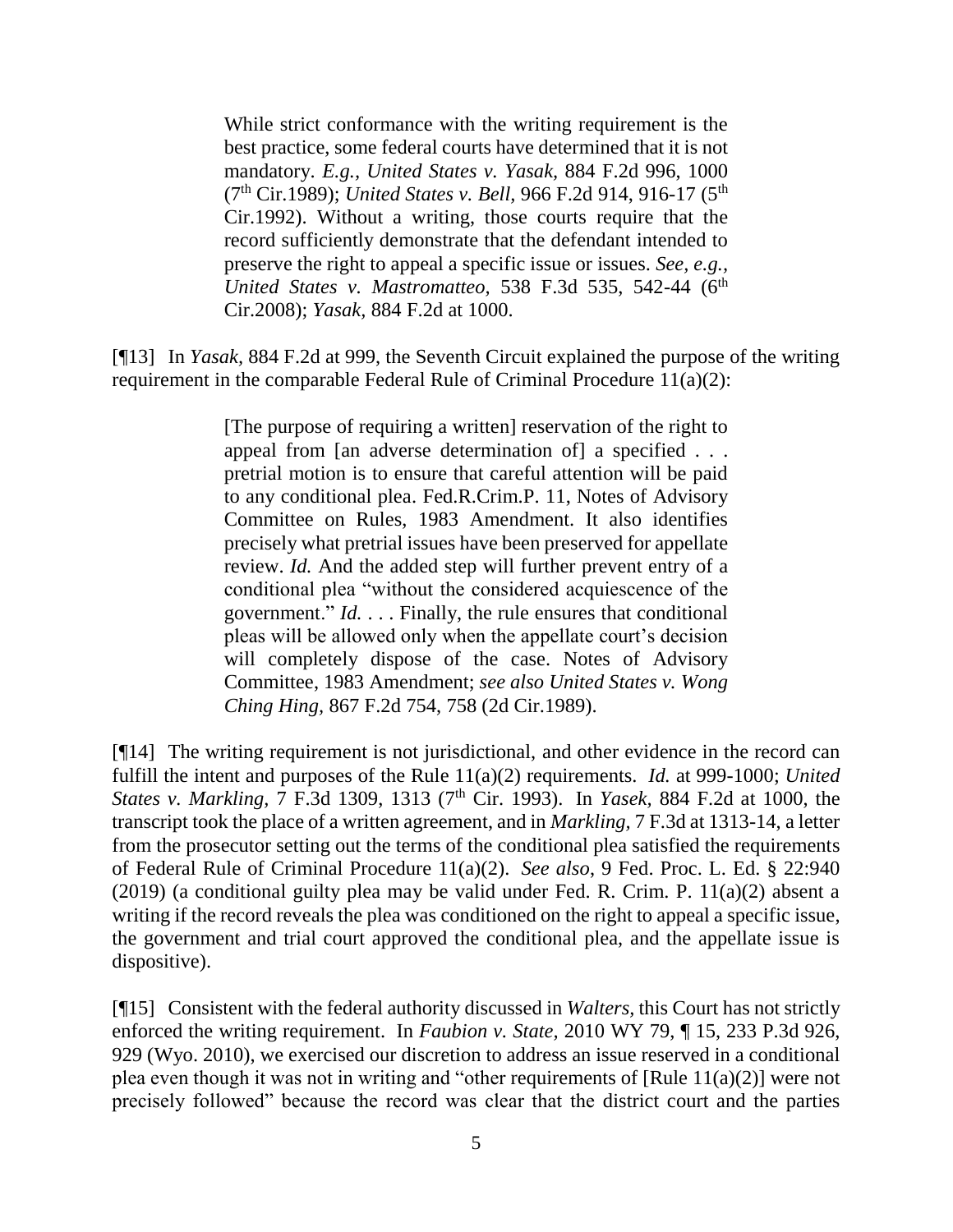agreed to a conditional plea and understood the issue reserved for appeal. *See also*, Rule 11(h) ("Any variance from the procedures required by this rule which does not affect substantial rights shall be disregarded."); *United States v. Bell*, 966 F.2d 914, 916 (5<sup>th</sup> Cir. 1992) (under Fed. R. Crim. P. 11(h), an appellate court can excuse strict compliance with the Rule  $11(a)(2)$  requirements if the error is harmless).

[¶16] *Sutton v. State,* 2009 WY 148, ¶ 8 n.2, 220 P.3d 784, 787 n.2 (Wyo. 2009), is another case where we reviewed the issue reserved in a conditional guilty plea even though the requirements of Rule 11(a)(2) were not met. The written plea agreement did not state Mr. Sutton was reserving his right to appeal the denial of his suppression motion and there was no indication the State expressly agreed to the conditional plea. *Id.* Nevertheless, we exercised our discretion to consider Mr. Sutton's appeal because the record was clear he reserved the right to appeal the denial of his motion to suppress, the parties did not challenge the conditional nature of the plea, and the reserved issue was dispositive. *Id.* 

[¶17] The State seems to argue that a written plea agreement is crucial in this case to identify the issue(s) Mr. Robinson reserved for appeal. The transcript of the change of plea hearing plainly shows Mr. Robinson reserved his right to appeal the district court's denial of his motion to suppress. We have considered conditional pleas which simply reserved the right to appeal the denial of a motion to suppress on a number of occasions. *See id. See also*, *Gibson v. State,* 2019 WY 40, ¶¶ 6-7, 438 P.3d 1256, 1258 (Wyo. 2019); *Rodriguez v. State,* 2018 WY 134, ¶ 14, 430 P.3d 766, 770 (Wyo. 2018); *Maestas v. State,*  2018 WY 47, ¶ 5, 416 P.3d 777, 780 (Wyo. 2018). The transcript also clearly shows the State and the district court understood and agreed Mr. Robinson was entering a conditional plea reserving the right to appeal from the denial of his motion to suppress. In fact, the prosecutor committed to work with defense counsel to provide a written plea agreement reflecting the conditional plea. Finally, there is no dispute that a reversal of the district court's decision on the suppression motion would be dispositive. Although a written plea agreement including an express reservation of the right to appeal a particular issue is always preferable, the requirements of Rule  $11(a)(2)$  are satisfied under the unique circumstances of this case by the transcript, and we exercise our discretion to address Mr. Robinson's appeal.

[¶18] As to the State's concern about what arguments Mr. Robinson may make on appeal, our precedent is well-established that only arguments made to the district court may be presented on appeal. "A conditional plea of guilty does not provide *carte blanche* permission for the appellant to present any and all arguments on appeal. An appellant may only raise arguments that were clearly presented to the district court." *Tibbetts v. State,*  2017 WY 9, ¶ 12, 388 P.3d 517, 520-21 (Wyo. 2017) (internal citations and quotation marks omitted).

[¶19] Mr. Robinson presents three arguments on appeal in support of his claim the district court erred by denying his motion to suppress: 1) Trooper Carraher's pursuit of him on I-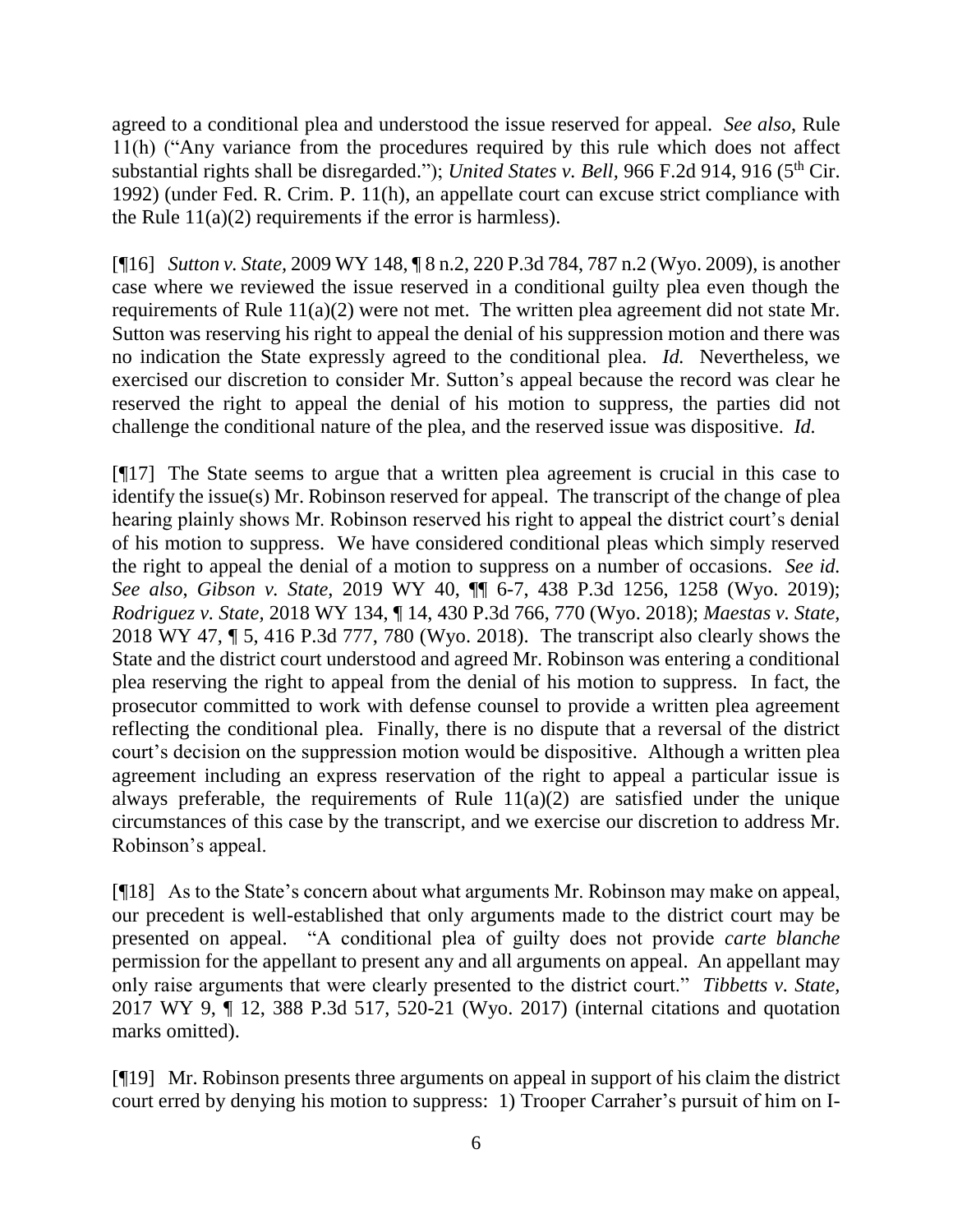80 violated the Fourth Amendment; 2) Trooper Carraher did not have reasonable suspicion to stop him for following the semi-truck too closely; and 3) Trooper Carraher improperly extended the duration of the stop for the drug-dog sniff. Mr. Robinson did not raise the first argument in his motion to suppress. The district court considered only the second and third assertions. We follow suit and refuse to consider Mr. Robinson's argument that Trooper Carraher violated his Fourth Amendment rights by following him. Our analysis will, therefore, focus on whether the trooper's actions during the initial stop and in extending the detention for the drug-dog sniff violated Mr. Robinson's rights under the Fourth Amendment.

## **2. Motion to Suppress for Violation of Fourth Amendment Rights**

[¶20] Mr. Robinson claims the district court erred by denying his motion to suppress the evidence discovered during the search of his car. When reviewing the district court's denial of a motion to suppress, this Court views "the evidence in the light most favorable to the district court's determination and defer[s] to the district court's factual findings unless they are clearly erroneous." *Jennings v. State,* 2016 WY 69, ¶ 8, 375 P.3d 788, 790 (Wyo. 2016). We defer to the district court's findings because it has "the opportunity to hear the evidence, assess witness credibility, and draw the necessary inferences, deductions, and conclusions[.]" *Flood v. State,* 2007 WY 167, ¶ 10, 169 P.3d 538, 542 (Wyo. 2007) (quoting *O'Boyle v. State,* 2005 WY 83, ¶ 18, 117 P.3d 401, 407 (Wyo. 2005)). The underlying question of law—whether the search was unreasonable and therefore unconstitutional—is reviewed *de novo*. *Jennings,* ¶ 8, 375 P.3d at 790.

# **a. Initial Stop**

[¶21] The Fourth Amendment to the United States Constitution protects citizens from unreasonable searches and seizures. Fourth Amendment jurisprudence recognizes three tiers of interaction between law enforcement and citizens: consensual encounter, investigatory detention and arrest. *Tibbetts,* ¶ 13, 388 P.3d at 521 (citing *Dimino v. State*, 2012 WY 131, ¶ 10, 286 P.3d 739, 742 (Wyo. 2012)). *See also*, *Flood,* ¶ 14, 169 P.3d at 543-44. The interaction between Mr. Robinson and Trooper Carraher began as a traffic stop, which is an investigatory detention. *Flood,* ¶¶ 14-15, 169 P.3d at 543-44. Because the occupants of a vehicle are "seized" during a traffic stop, the trooper's actions must be reasonable under the Fourth Amendment. *Kennison v. State,* 2018 WY 46, ¶¶ 13-14, 417 P.3d 146, 149-50 (Wyo. 2018); *Allgier v. State,* 2015 WY 137, ¶ 14, 358 P.3d 1271, 1276 (Wyo. 2015).

[¶22] To justify a traffic stop, the trooper must have "reasonable suspicion—that is, a particularized and objective basis" to suspect the motorist is violating the law. *Allgier,* ¶ 14, 358 P.3d at 1276 (quoting *Heien v. North Carolina,* 574 U.S. 54, 60, 135 S.Ct. 530, 536, 190 L.Ed.2d 475 (2014)) (internal quotation marks and other citations omitted). The trooper's conduct is judged by "'an objective standard which takes into account the totality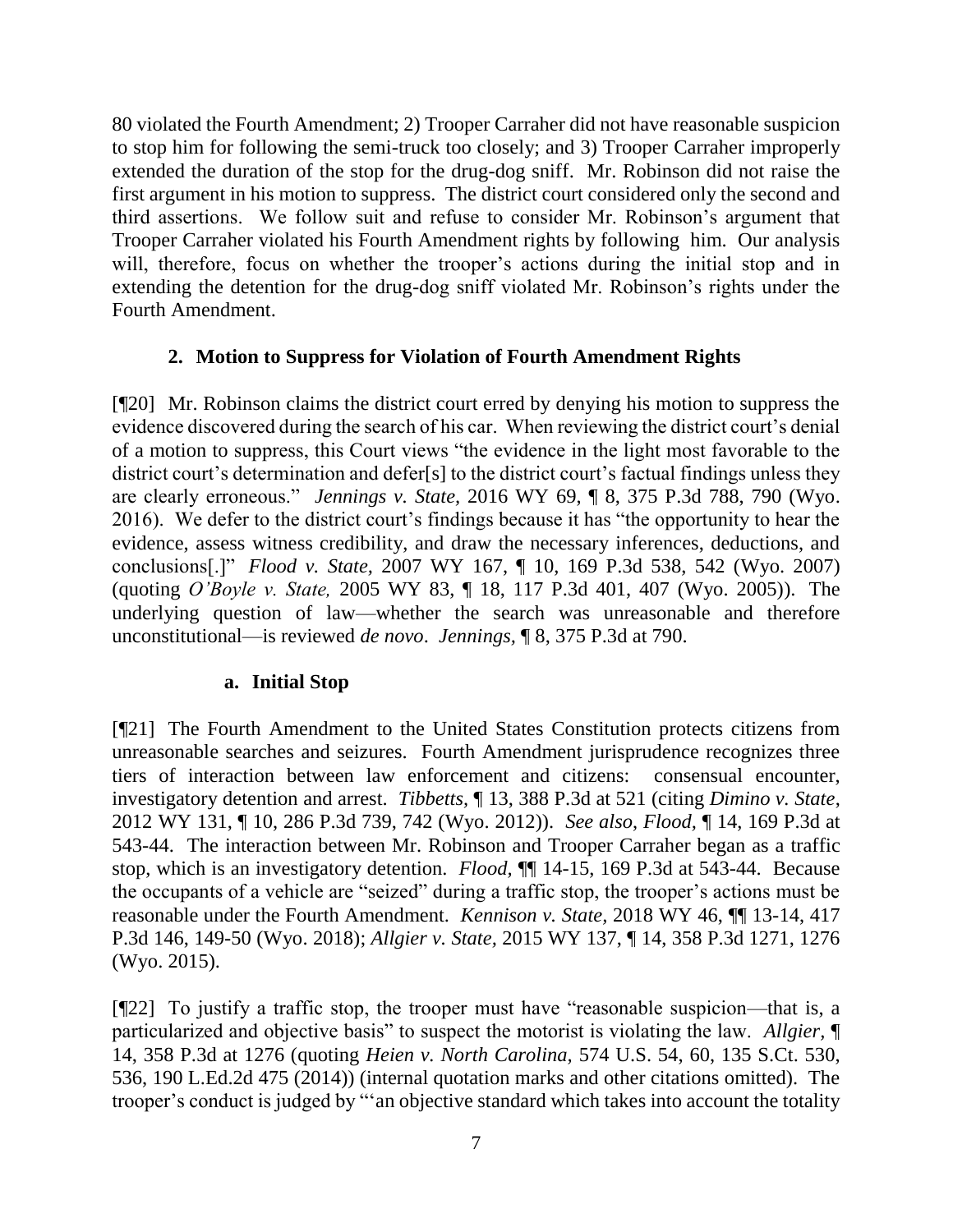of the circumstances.'" *Meadows v. State,* 2003 WY 37, ¶ 17, 65 P.3d 33, 37 (Wyo. 2003) (quoting *Putnam v. State,* 995 P.2d 632, 637 (Wyo. 2000)). "[W]hile the test is objective, the [trooper]'s training, experience, and expertise are to be considered as part of the totality of the circumstances." *Maestas,* ¶ 13, 416 P.3d at 782 (quoting *Speten v. State,* 2008 WY 63, ¶ 4, 185 P.3d 25, 27 (Wyo. 2008)) (emphasis, internal quotation marks, and other citations omitted).

[¶23] The district court concluded the stop was proper because Trooper Carraher had reasonable suspicion Mr. Robinson was following another vehicle too closely, in violation of Wyo. Stat. Ann. § 31-5-210(a) (LexisNexis 2019). Section 31-5-210(a) states: "The driver of a vehicle shall not follow another vehicle more closely than is reasonable and prudent, having due regard for the speed of the vehicles and the traffic upon and the condition of the highway."

[¶24] Trooper Carraher testified that he determined Mr. Robinson was following the semitruck too closely using the two-second rule. The two-second rule generally requires that a driver stay far enough behind the vehicle he is following so at least two seconds elapse between the times the vehicles pass a fixed point. *See generally, United States v. White,*  584 F.3d 935, 946 (10<sup>th</sup> Cir. 2009) (quoting a trooper's explanation of the two-second rule as: "When you're following another vehicle, you should be approximately two seconds behind [it] and - in other words, once car A hits a certain point, car B should hit . . . that same point in about two seconds.").

[¶25] Trooper Carraher testified he used a stopwatch to measure the time between when the semi-truck passed a mark on the road and when Mr. Robinson's car passed the same mark. He performed the measurement twice, and each time the result was less than two seconds—1.1 seconds and 0.89 seconds, respectively. Trooper Carraher stated he was trained to use the two-second rule by the Wyoming Highway Patrol. He explained: "I was trained that the average natural perception and reaction time, so the time that someone can perceive and react, is 1.5 seconds. So[,] they gave an additional half second and say a safe distance was two seconds." Trooper Carraher testified he believes the two-second rule is more accurate than other methods of calculating following distances.

[¶26] The district court found Trooper Carraher's testimony credible, and Mr. Robinson does not dispute the district court's credibility determination. Instead, he claims the twosecond rule is not appropriate in this case because, taking into account the specific stopping distances of the Camaro and the semi-truck,<sup>1</sup> he had ample time to stop even if his car and the semi-truck were less than two seconds apart.

 $1$  Mr. Robinson cites two websites as evidence of the stopping distances of the semi-truck and his car. We need not delve into whether this evidence was proper because the trooper used the two-second rule which is an appropriate means of measuring Mr. Robinson's following distance.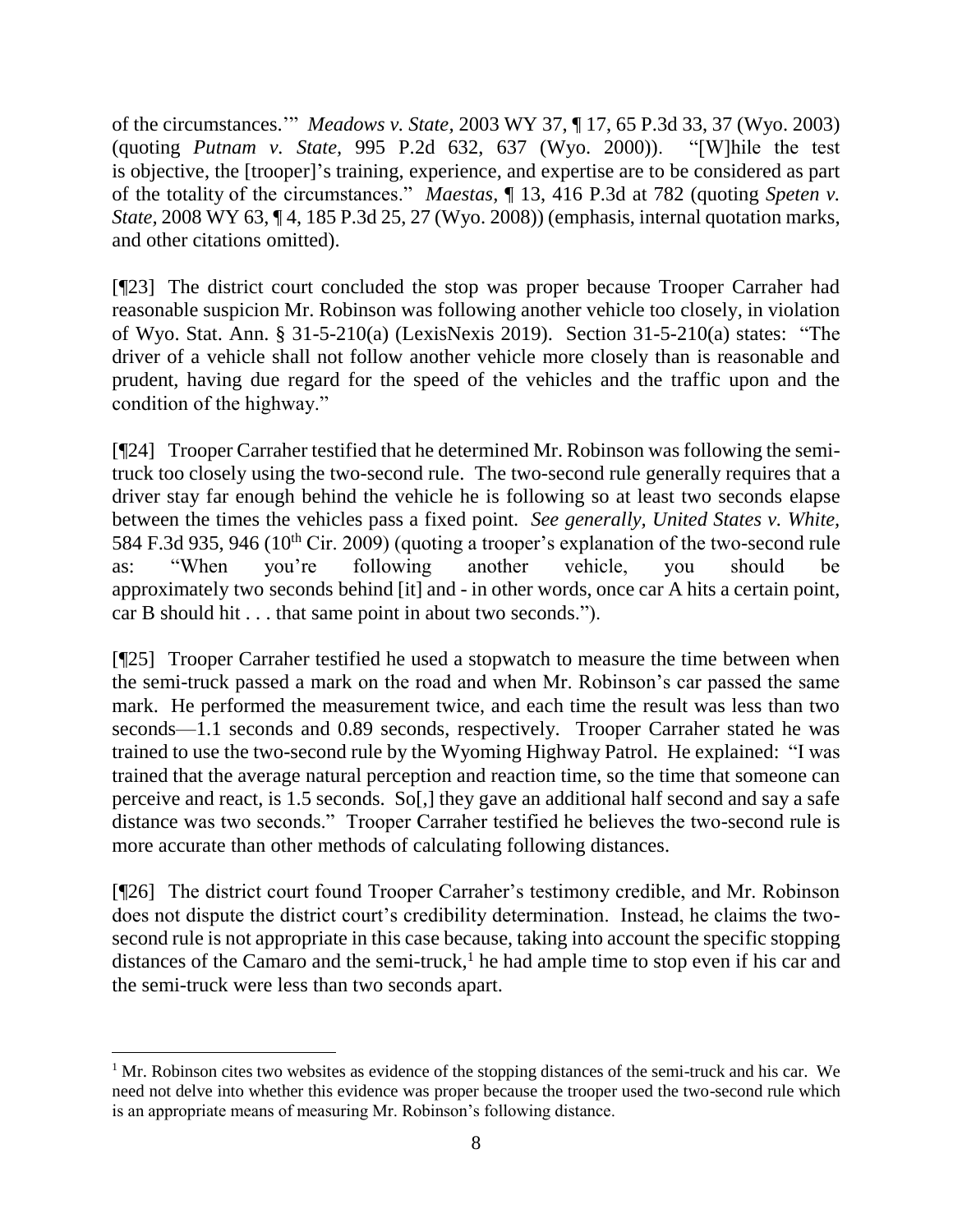[¶27] This Court discussed the two-second rule in *Allgier,* ¶ 18 n.2, 358 P.3d at 1277 n.2. Relying on *United States v. Hunter,* 663 F.3d 1136, 1142-43 (10th Cir. 2011), we stated "the two second rule of thumb is . . . an appropriate method for determining whether a vehicle is following at a reasonable distance." *See also, United States v. Nichols,* 374 F.3d 959, 965 (10<sup>th</sup> Cir. 2004), *cert. granted and opinion vacated to allow resentencing under United States v. Booker,* 543 U.S. 220, 125 S.Ct. 738, 160 L.Ed.2d 621 (2005); *opinion reinstated,* 410 F.3d 1186 (10th Cir. 2005) (discussing the use of the two-second rule to establish reasonable suspicion for a traffic stop for following too closely). One of the benefits of the two-second rule is that it provides a simple method for calculating following distances without having to account for other factors, such as the speed of the vehicles or the estimated number of car lengths between the vehicles. *Allgier,* ¶ 18 n.2, 358 P.3d at 1277 n.2. Mr. Robinson's attempt to show he was not following the semi-truck too closely by using the specific stopping distances of the semi-truck and his car is far more complicated than the two-second rule. Mr. Robinson's method would require the trooper to determine the make, model and year of the vehicles and then research the stopping distances of those vehicles. It is clear from *Allgier, Hunter* and *Nichols* that an officer can develop reasonable suspicion that a driver is following another vehicle too closely without resorting to such a complex method.

[¶28] Mr. Robinson also asserts *Phelps v. State,* 2012 WY 87, 278 P.3d 1148 (Wyo. 2012), and *Yoeuth v. State,* 2009 WY 61, 206 P.3d 1278 (Wyo. 2009), set out the proper standard for reasonable suspicion to stop a driver for following too closely. He claims those cases require a showing that the distance between the two vehicles was one car length or less, there was no apparent reason for the driver to follow the other vehicle so closely, there was ample room to pass, and the officer observed the infraction for an extended period of time.

[¶29] In *Phelps,* ¶ 21, 278 P.3d at 1154, we held the trooper was justified in stopping the car Mr. Phelps was riding in because it followed two semi-trucks by less than one car length for approximately a quarter of a mile. In its decision letter, the district court also remarked the car could have passed and there was no apparent reason for it to follow the trucks so closely, *id.,* ¶ 20, 278 P.3d at 1154, but we did not mention those factors in our discussion of the evidence. *Id.,* ¶ 21, 278 P.3d at 1154. We concluded, in *Yoeuth,* the trooper was justified in initiating a stop because Ms. Yoeuth's vehicle was following another vehicle by less than one car length for approximately one-half mile. *Id.,* ¶¶ 5, 19, 206 P.3d at 1281, 1283. *Phelps* and *Yoeuth* do not establish the quintessential test for determining a trooper has reasonable suspicion<sup>2</sup> of a violation of § 31-5-210(a). Instead, those cases and *Allgier* demonstrate there are various ways a law enforcement officer can develop reasonable suspicion that a vehicle is following too closely. *See Hunter,* 663 F.3d at 1143 (noting

<sup>2</sup> We determined in *Phelps* and *Yoeuth* that the troopers had probable cause to make the stops, which is a higher standard than reasonable suspicion. *Phelps,* ¶ 23, 278 P.3d at 1154-55; *Yoeuth,* ¶ 20, 206 P.3d at 1283. Since then, we have recognized that, under *Heien,* 574 U.S. at 60, 135 S.Ct. at 536, a traffic stop need only be supported by reasonable suspicion to satisfy the requirements of the Fourth Amendment. *Allgier,* ¶ 14, 358 P.3d at 1276.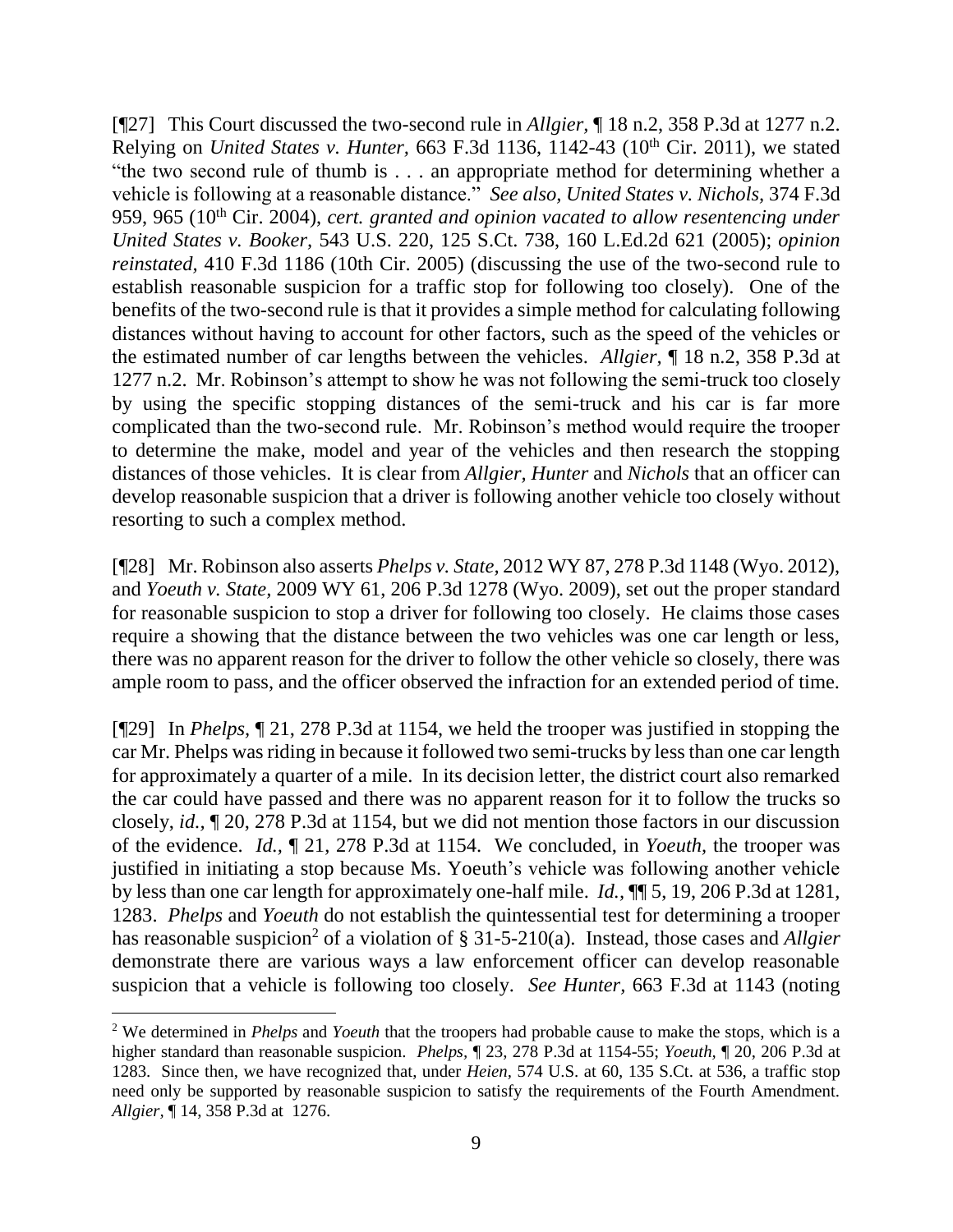different ways of establishing a vehicle is following too closely). The two-second rule is one of those ways. *Id.; Allgier, ¶* 18 n.2, 358 P.3d at 1277 n.2.

[¶30] In this case, the district court correctly ruled Trooper Carraher developed reasonable suspicion, i.e., "a particularized and objective basis for suspecting," that Mr. Robinson was following the semi-truck too closely by using the two-second rule to measure the distance between the two vehicles multiple times. *Allgier,* ¶ 14, 358 P.3d at 1276 (internal quotation marks and citation omitted); *Nichols,* 374 F.3d at 965. Consequently, Mr. Robinson was not seized in violation of the Fourth Amendment when Trooper Carraher stopped him for following another vehicle too closely under § 31-5-210(a).

## **b. Detention**

[¶31] Detention during a traffic stop "must be temporary, lasting no longer than necessary to effectuate the purpose of the stop, and the scope of the detention must be carefully tailored to its underlying justification." *Flood,* ¶ 16, 169 P.3d at 544 (citation omitted). The law enforcement officer "may request a driver's license, proof of insurance and vehicle registration, run a computer check, and issue a citation.'" *Gibson,* ¶ 10, 438 P.3d at 1258 (quoting *Harris v. State*, 2018 WY 14, ¶ 17, 409 P.3d 1251, 1254 (Wyo. 2018) (other citations omitted)). We have indicated the "computer check" can include a criminal history check. *See Gibson,* ¶¶ 4, 10, 438 P.3d at 1257-58. *See also, United States v. Lyons,* 510 F.3d 1225, 1235 (10<sup>th</sup> Cir. 2007) (after a proper traffic stop, the officer may request the driver's license and vehicle registration, run a criminal history check, and issue a warning or citation). The officer may also inquire into the motorist's travel plans to put the traffic violation in context. *Ray v. State,* 2018 WY 146, ¶ 19, 432 P.3d 872, 877 (Wyo. 2018) (citing *O'Boyle*, ¶ 48, 117 P.3d at 414).

[¶32] Once the tasks associated with the original traffic stop "are completed, a driver must be allowed to proceed on his way unless reasonable suspicion exists that the driver is engaged in [other] criminal activity or the driver consents to additional questioning." *United States v. Guerrero-Espinoza, 462 F.3d 1302, 1307 (10<sup>th</sup> Cir. 2006) (citation* omitted). *See also, Gibson,* ¶ 10, 438 P.3d at 1258 (stating "[g]enerally, the driver must be allowed to proceed on his way without further delay once the officer determines the driver has a valid driver's license and is entitled to operate the vehicle") (citation omitted); *Dimino,*¶ 10, 286 P.3d at 742 (A law enforcement officer may extend the duration of an investigatory detention only if the individual "consents to the expanded detention or if there exists an objectively reasonable suspicion that [other] criminal activity has occurred or is occurring.") (internal quotation marks and citation omitted).

[¶33] Mr. Robinson asserts Trooper Carraher improperly detained him after the original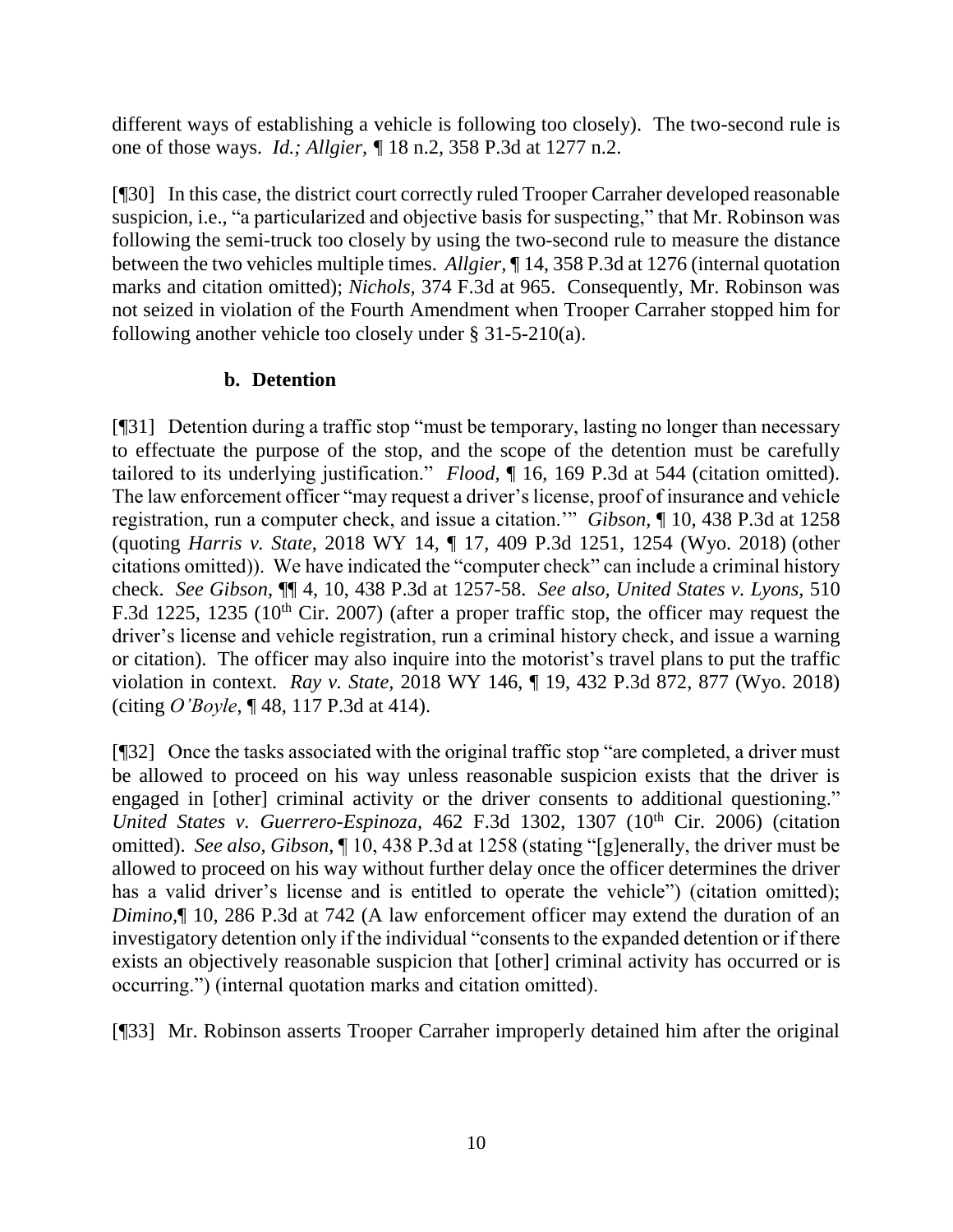purpose of the stop had concluded to allow for a drug-dog sniff.<sup>3</sup> In determining whether an officer had reasonable suspicion to extend the detention, we consider "the totality of the circumstances and how those circumstances developed during the officer's encounter" with the motorist. *Flood,* ¶ 22, 169 P.3d at 545 (citing *Custer v. State,* 2006 WY 72, ¶ 20, 135 P.3d 620, 626 (Wyo. 2006)).

[¶34] The district court addressed the expanded detention, as follows:

The question is whether the facts and circumstances that Trooper Carraher learned during this time gave rise to separate reasonable suspicion that Mr. Robinson was engaged in further criminal activity. The court concludes that [they] did.

When Trooper Carraher first observed Mr. Robinson's car, he noted that Mr. Robinson engaged the brakes even though he was ostensibly driving under the speed limit. Then, Trooper Carraher noticed the sun roof was [open] despite the 30-degree weather. Once Trooper Carraher pulled over Mr. Robinson, he observed evidence of "hard travel," which this court understood to mean that Trooper Carraher believed Mr. Robinson had been in the car for an extended period with little rest or stopping.

Once in the patrol car, Trooper Carraher learned that Mr. Robinson's car was a rental that he rented in Las Vegas and that it was overdue. But, not only was it overdue, the rental agreement showed that Mr. Robinson was required to return the car in Las Vegas the day after he had rented it. Yet, Mr. Robinson [said he] had rented the car on December 26, 2017, to drive to a dance competition in Kansas City that he claimed was scheduled for December 29, 2017, but was actually on December 30, 2017. Moreover, despite the rental agreement's terms, Mr. Robinson planned to return the car in Kansas City and fly back to Las Vegas to save some money on airfare, notwithstanding the extra fee he would have to pay to drop it off in Kansas City. During the stop, Trooper Carraher noticed that Mr. Robinson had "labored breathing."

<sup>&</sup>lt;sup>3</sup> Mr. Robinson broadly declares that the length of time Trooper Carraher detained him to issue the warning was "objectively unreasonable" and a "ruse" to continue questioning him and allow the K-9 officer to arrive. He does not, however, support his argument with cogent argument or citations to pertinent authority or the record. *Wright v. State,* 2019 WY 49, ¶¶ 8-9, 440 P.3d 1092, 1094 (Wyo. 2019). Therefore, we will not further discuss this argument.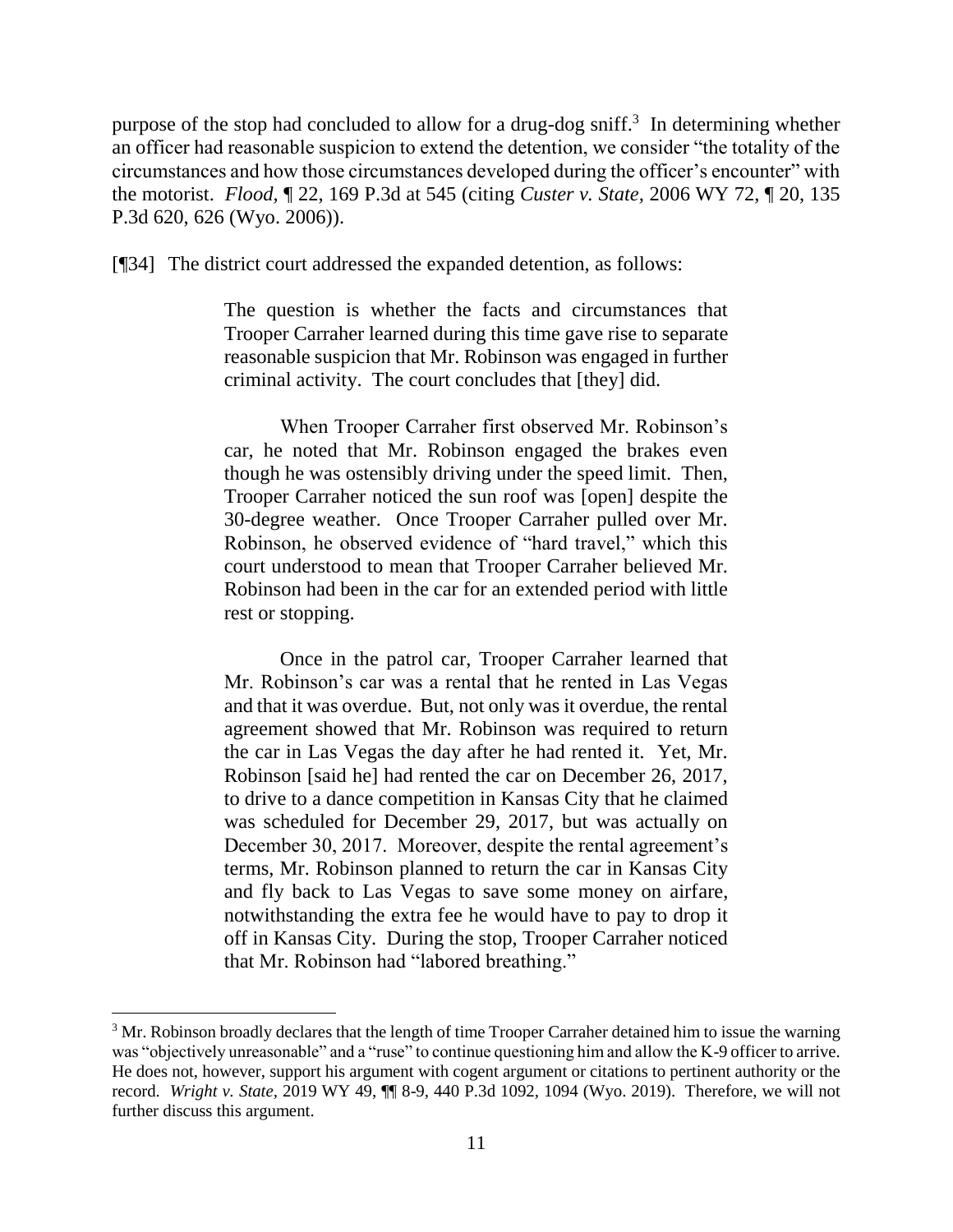Adding to these facts, Trooper Carraher, on two occasions, asked Mr. Robinson if he had ever been arrested or cited for anything. Mr. Robinson denied that he had. Once Trooper Carraher received Mr. Robinson's criminal history from his dispatch, however, he discovered that Mr. Robinson had been arrested for misdemeanor possession of marijuana three years earlier. Trooper Carraher combined the evidence of "hard travel," the oddities concerning the rental car, the date of the dance competition, and Mr. Robinson's decision to lie about his criminal history to conclude that Mr. Robinson was engaged in further criminal activity.

After considering the totality of the circumstances, the district court concluded Trooper Carraher had reasonable suspicion Mr. Robinson was involved in further criminal activity which justified detaining him for a drug-dog sniff of his vehicle.

[¶35] The record supports the district court's factual findings. Indeed, Mr. Robinson does not claim the findings are clearly erroneous. He argues, instead, that each circumstance was innocent and, together, they do not create reasonable suspicion he was committing other crimes. We explained in *Garvin v. State,* 2007 WY 190, ¶ 16, 172 P.3d 725, 730 (Wyo. 2007):

> The Supreme Court has instructed that we not examine each factor adding up to reasonable suspicion individually, but that we evaluate how convincingly they fit together into a cohesive, convincing picture of illegal conduct. In [*United States v.*] *Arvizu,* [534 U.S. 266, 122 S.Ct. 744, 151 L.Ed.2d 740 (2002) ], the Court rejected what is called a "divide-andconquer analysis," noting that reasonable suspicion may exist even if "each observation" is "susceptible to an innocent explanation." *Arvizu,* 534 U.S. at 274, 122 S.Ct. 744.

(other citation omitted). We will, therefore, consider how the factors relied upon by the district court fit together to determine if they established reasonable suspicion.

[¶36] Some of the factors mentioned by the district court have no significance. The district court found that Mr. Robinson had "labored breathing." Trooper Carraher indicated Mr. Robinson seemed nervous because his hand shook slightly when he handed over his driver's license and because his breathing was labored while he was in the patrol vehicle.<sup>4</sup>

<sup>&</sup>lt;sup>4</sup> The trooper also testified he could "see a visible pulse on [Mr. Robinson's] stomach." He did not explain that observation in detail and, having watched the video of the traffic stop, we cannot understand how the trooper could have observed a pulse in Mr. Robinson's stomach given he was fully clothed during the encounter.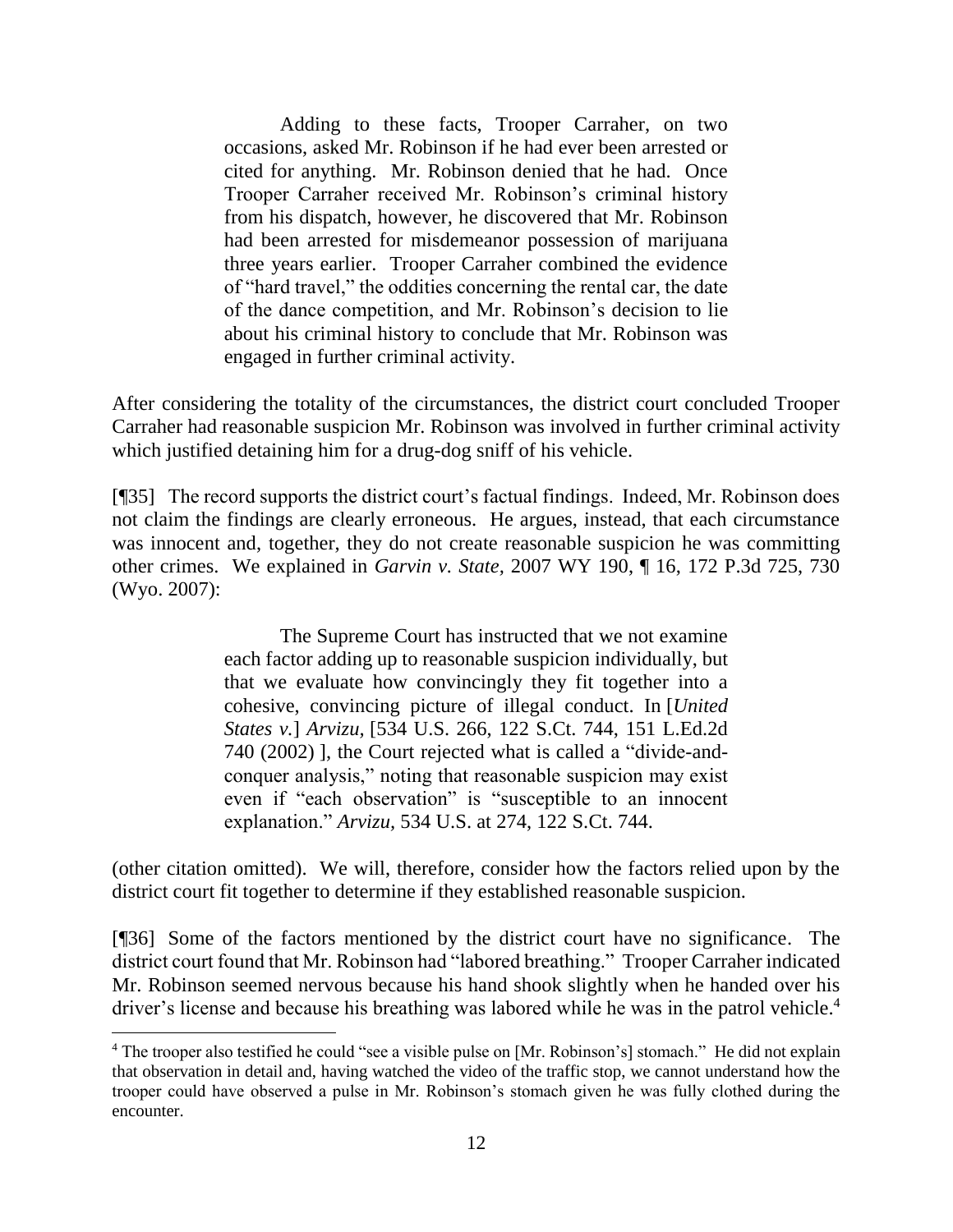Generic nervousness is to be expected when a person is stopped by law enforcement and, therefore, has little weight in the reasonable suspicion analysis. *Flood,* ¶ 27, 169 P.3d at 546. However, numerous signs of significant anxiety which do not dissipate during the stop or increased nervousness when discussing certain matters with the trooper will be given some weight in determining if reasonable suspicion supports continued detention of a motorist. *See, e.g., Dimino,* ¶¶ 20-21, 286 P.3d at 744-45 (many signs of anxiety, including sweating and asking to roll down the windows on a cold day, hesitating before answering questions, touching the face which is a sign of deceit, a pulsing carotid artery, and tears in the eyes consistent with an adrenaline dump, were significant enough to warrant some weight in the reasonable suspicion analysis); *Garvin,* ¶ 17, 172 P.3d at 730 (signs of nervousness and evasion when the officer asked questions about controlled substances were pertinent to the reasonable suspicion analysis). Although the district court mentioned Mr. Robinson's labored breathing, it does not appear the court gave much, if any, weight to Mr. Robinson's nervousness in its reasonable suspicion analysis. We, likewise, do not assign any weight to the limited signs that Mr. Robinson was nervous.

[¶37] The district court also mentioned Mr. Robinson was driving with the sunroof open. The trooper testified he found the open sunroof unusual because of the cold temperature, but he did not explain how that factored into his suspicion that Mr. Robinson had controlled substances in the car. Therefore, we do not assign any weight to that finding.

[¶38] Trooper Carraher testified he saw snacks, energy drinks, water, trash, and a backpack on the front passenger-side floorboard of Mr. Robinson's car, which he considered evidence of "hard travel." The district court interpreted that to mean Mr. Robinson had driven for an extended period with little rest or stopping. In general, the presence of food, trash or luggage in a vehicle adds little to the reasonable suspicion analysis. *Damato v. State,* 2003 WY 13, ¶ 25, 64 P.3d 700, 710 (Wyo. 2003) (citing *United States v. Wood,* 106 F.3d 942, 947 (10<sup>th</sup> Cir. 1997)). However, the evidence in this case went beyond Trooper Carraher's observation of those items in the car. Mr. Robinson actually told Trooper Carraher that, since leaving Las Vegas, he had only stopped for a short time in Utah to sleep in his car. Evidence that a motorist has driven a long distance in a short amount of time can contribute to an officer's reasonable suspicion of a controlled substance violation. *Flood,* ¶¶ 33-35, 169 P.3d 547-48.

[¶39] The rental agreement and Mr. Robinson's travel plans played a significant role in the district court's analysis. Mr. Robinson rented the car for one day in Las Vegas on December 26, 2017, and it was supposed to be returned in Las Vegas on December 27, 2017. Nevertheless, Mr. Robinson was driving the car in Wyoming on December 28, 2017. Mr. Robinson said he intended to talk to the rental company about his change of plans, but had not yet done so. Mr. Robinson also told the trooper he planned to drop the car off in Kansas City, pay the extra fees, and fly back to Las Vegas. When Trooper Carraher asked why he did not fly to Kansas City, Mr. Robinson explained that driving was "simpler" and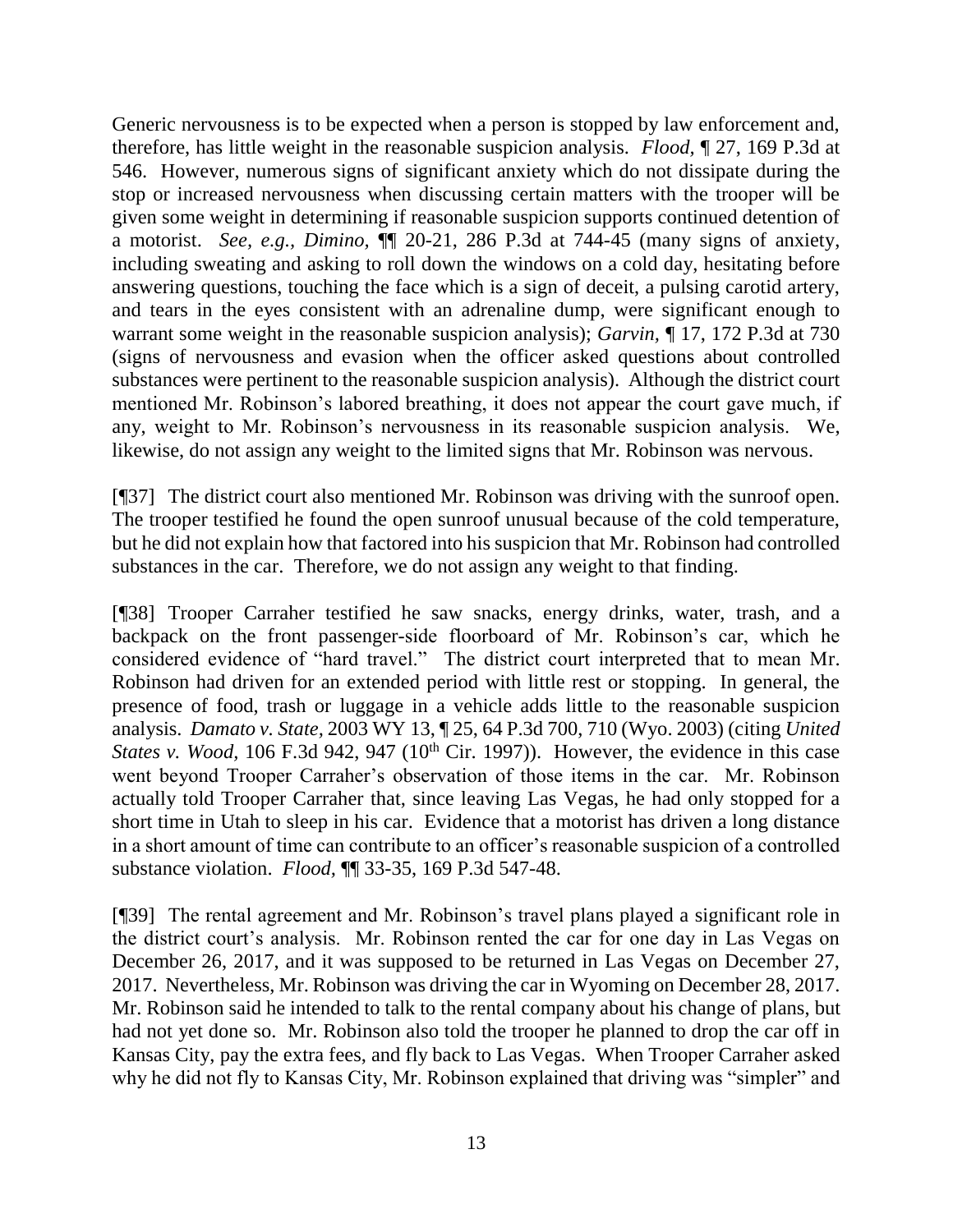less expensive since he had decided at the last minute to go to Kansas City for the dance competition.

[¶40] "[A] rental agreement that contradicts or is somehow inconsistent with the traveler's plans is an appropriate consideration in a reasonable suspicion analysis." *Sutton,*  ¶ 18, 220 P.3d at 790 (citing *Feeney v. State,* 2009 WY 67, ¶ 21, 208 P.3d 50, 56-57 (Wyo. 2009), and *Garvin,* ¶¶ 15-17, 172 P.3d at 729-30). The obvious contradictions between the rental agreement and Mr. Robinson's travel plans contribute to the reasonable suspicion in this case. Additionally, Mr. Robinson's change of plans would result in him renting the car for a one-way trip. We have recognized that one-way rental vehicles are often used to transport illegal drugs. *See Feeney,* ¶ 21, 208 P.3d at 56-57. Mr. Robinson's statement that his plan to rent a car, pay additional fees for not complying with the rental agreement, and purchase a one-way ticket to Las Vegas was less expensive than flying round-trip to Kansas City was also suspicious.

[¶41] Furthermore, Mr. Robinson told Trooper Carraher multiple times that the dance competition was on Friday, December 29, 2017, but the flyer for the competition which Mr. Robinson showed to the trooper stated it was on December 30, 2017. Trooper Carraher and the district court found Mr. Robinson's story about his travel plans suspicious, and so do we. In general, "'unusual or inconsistent travel plans are a proper consideration in a reasonable suspicion analysis.'" *Frazier v. State,* 2010 WY 107, ¶ 21, 236 P.3d 295, 302 (Wyo. 2010) (quoting *Sutton*, ¶ 19, 220 P.3d at 790). It was not unreasonable for Trooper Carraher to suspect Mr. Robinson rented the car to transport controlled substances to Kansas City and then planned to fly back to Las Vegas after the delivery.

[¶42] The district court also found Mr. Robinson's criminal history and his lack of truthfulness about it contributed to Trooper Carraher's reasonable suspicion that Mr. Robinson was engaged in further criminal activity. The trooper asked Mr. Robinson whether he was on probation or parole or had ever been arrested, and he said, "No," to each question. Mr. Robinson's criminal history showed a prior misdemeanor citation for possession of controlled substances, so Trooper Carraher asked Mr. Robinson if he had ever been cited for any drug offenses. Mr. Robinson again said, "No." This exchange was important for two reasons. First, "[a]lthough a suspect's criminal history cannot, by itself, establish reasonable suspicion, it is one factor that may justify further detention." *Pier v. State,* 2019 WY 3, ¶ 30, 432 P.3d 890, 899 (Wyo. 2019) (citing *United States v. Simpson,* 609 F.3d 1140, 1147 (10th Cir. 2010)). Additionally, Mr. Robinson lied about his criminal history. A false answer to an officer's question can contribute to an officer's reasonable suspicion that "criminal activity [is] afoot." *Id.,* ¶ 27, 432 P.3d at 898; *Negrette v. State,* 2007 WY 88, ¶ 23, 158 P.3d 679, 685 (Wyo. 2007).

[¶43] Any one of these circumstances, alone, may be consistent with innocent conduct. However, when considered together and in relation to one another, Mr. Robinson's limited stops while driving from Las Vegas to Kansas City, the overdue rental agreement, his intent